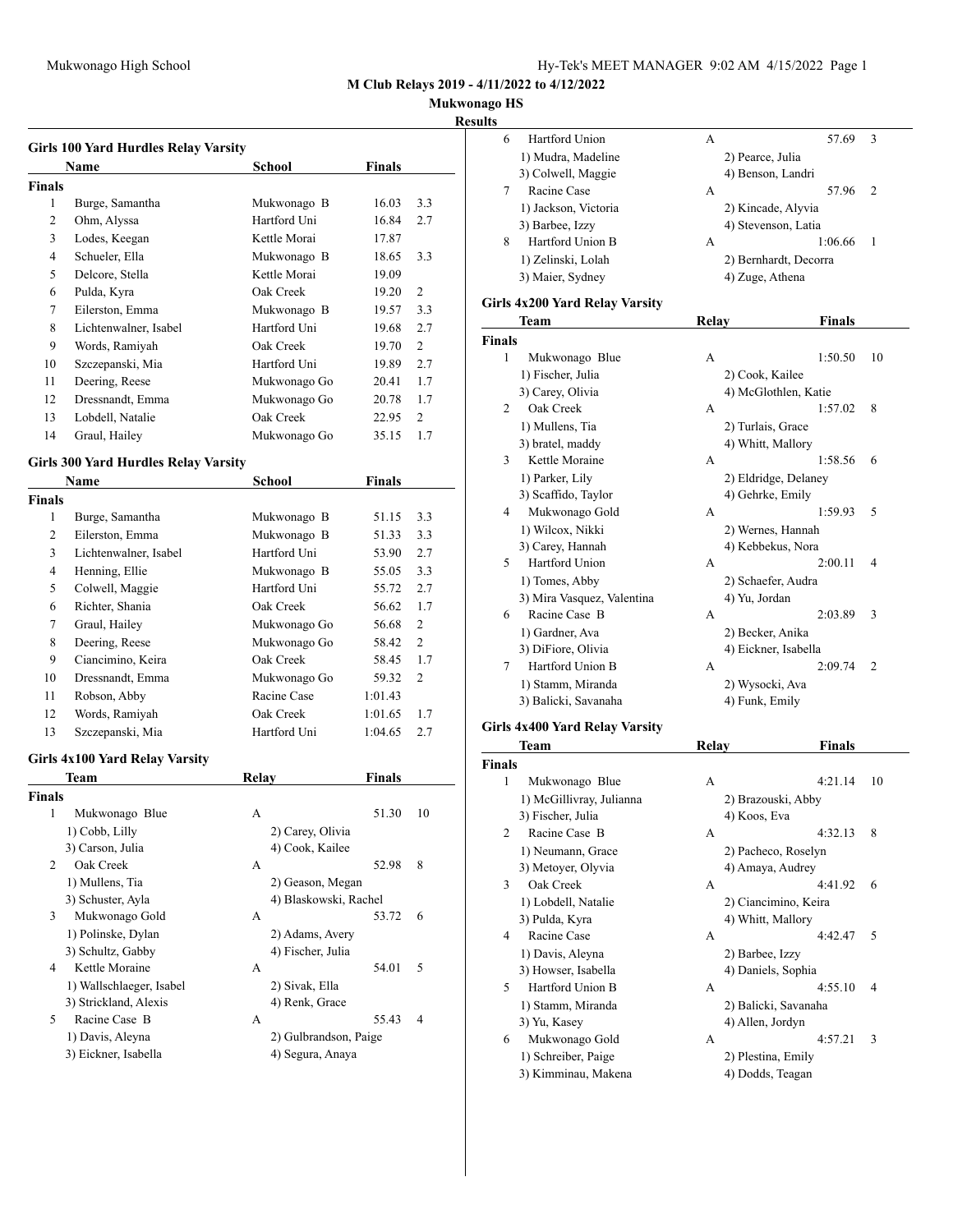**Mukwonago HS**

#### **Results**

|                | Finals  (Girls 4x400 Yard Relay Varsity) |       |                        |    |
|----------------|------------------------------------------|-------|------------------------|----|
|                | Team                                     | Relay | Finals                 |    |
|                | Kettle Moraine                           | A     | D <sub>O</sub>         |    |
|                | 1) Noel, Sophia                          |       | 2) Parker, Lily        |    |
|                | 3) Whaples, Tegan                        |       | 4) Oteman, Julia       |    |
|                | Girls 4x800 Yard Relay Varsity           |       |                        |    |
|                | Team                                     | Relay | Finals                 |    |
| <b>Finals</b>  |                                          |       |                        |    |
| 1              | Mukwonago Blue                           | A     | 10:59.33               | 10 |
|                | 1) Baker, Julia                          |       | 2) Graczyk, Grace      |    |
|                | 3) Henning, Ellie                        |       | 4) Rasmussen, Annelise |    |
| $\overline{2}$ | Oak Creek                                | A     | 11:07.27               | 8  |
|                | 1) Delgado, Bella                        |       | 2) Kortendick, Hannah  |    |
|                | 3) Sell, Avery                           |       | 4) Freiberg, Kalie     |    |
| 3              | Racine Case B                            | A     | 11:14.72               | 6  |
|                | 1) Daniels, Sophia                       |       | 2) Altamirano, Emilia  |    |
|                | 3) Fellion, Allyce                       |       | 4) Wiesner, Amelia     |    |
| 4              | Racine Case                              | A     | 11:59.16               | 5  |
|                | 1) Robson, Abby                          |       | 2) Helfenstein, Marlen |    |
|                | 3) Maller, Molly                         |       | 4) Aquino, Sol         |    |
| 5              | Mukwonago Gold                           | A     | 12:04.44               | 4  |
|                | 1) Bartolotta, Guliana                   |       | 2) Haseman, Emily      |    |
|                | 3) Vandenboom, Lauren                    |       | 4) Rich, Kylie         |    |
| 6              | Hartford Union B                         | A     | 12:32.06               | 3  |
|                | 1) Friedl, Addison                       |       | 2) Rettler, Elena      |    |
|                | 3) Triller, Ally                         |       | 4) Klink, Ava          |    |
| 7              | <b>Hartford Union</b>                    | A     | 12:45.09               | 2  |
|                | 1) Hanisko, Ava                          |       | 2) Hellmuth, Kaylyn    |    |
|                | 3) Phillips, Nadia                       |       | 4) Anderson, Kenzie    |    |

#### **Girls 800 Sprint Medley Varsity**

|               | Team                    | Relay                 | <b>Finals</b>             |
|---------------|-------------------------|-----------------------|---------------------------|
| <b>Finals</b> |                         |                       |                           |
| 1             | Mukwonago Blue          | A                     | 1:54.04<br>10             |
|               | 1) Cobb, Lilly          | 2) Carson, Julia      |                           |
|               | 3) McGlothlen, Katie    | 4) Koos, Eva          |                           |
| 2             | Oak Creek               | A                     | 8<br>1:59.89              |
|               | 1) Blaskowski, Rachel   | 2) Schuster, Ayla     |                           |
|               | 3) Geason, Megan        | 4) Conto, Emma        |                           |
| 3             | Mukwonago Gold          | A                     | 2:05.30<br>6              |
|               | 1) Schreiber, Paige     | 2) Polinske, Dylan    |                           |
|               | 3) Adams, Avery         | 4) Brazouski, Abby    |                           |
| 4             | Kettle Moraine          | A                     | 5<br>2:07.07              |
|               | 1) Noel, Sophia         | 2) Strickland, Alexis |                           |
|               | 3) Kudronowicz, Kristen | 4) Lodes, Keegan      |                           |
| 5             | Hartford Union B        | A                     | 2:08.68<br>$\overline{4}$ |
|               | 1) Jelen, Kiley         | 2) Rogers, Ava        |                           |
|               | 3) Mudra, Sammy         | 4) Gapinski, Chloe    |                           |
| 6             | Racine Case B           | A                     | 2:16.46<br>3              |
|               | 1) Gulbrandson, Paige   | 2) Stevenson, Latia   |                           |
|               | 3) Jackson, Victoria    | 4) Miletic, Kristina  |                           |
| 7             | Hartford Union          | A                     | 2:39.56<br>$\overline{c}$ |
|               | 1) Mazur, Madeline      | 2) Gray, Jaden        |                           |
|               | 3) Mayer-Boucha, Emma   | 4) Azoff, Cicely      |                           |

|                | <b>Girls 1600 Sprint Medley Varsity</b> |       |                      |                |
|----------------|-----------------------------------------|-------|----------------------|----------------|
|                | Team                                    | Relay | <b>Finals</b>        |                |
| <b>Finals</b>  |                                         |       |                      |                |
| 1              | Mukwonago Blue                          | A     | 4:26.56              | 10             |
|                | 1) Cobb, Lilly                          |       | 2) McGlothlen, Katie |                |
|                | 3) McGillivray, Julianna                |       | 4) Koos, Eva         |                |
| $\mathfrak{D}$ | <b>Hartford Union</b>                   | A     | 4:45.43              | 8              |
|                | 1) Stys, Sophia                         |       | 2) Rhodes, Nicole    |                |
|                | 3) Yu, Jordan                           |       | 4) Tomes, Abby       |                |
| 3              | Oak Creek                               | A     | 4:55.55              | 6              |
|                | 1) bratel, maddy                        |       | 2) Murado, Arianna   |                |
|                | 3) Turlais, Grace                       |       | 4) Sell, Avery       |                |
| 4              | Kettle Moraine                          | A     | 5:01.41              | 5              |
|                | 1) Garcia, Julia                        |       | 2) Bergemann, Emily  |                |
|                | 3) Monyelle, Amelia                     |       | 4) DeChenne, Cassity |                |
| 5              | Racine Case B                           | A     | 5:01.48              | 4              |
|                | 1) Eickner, Isabella                    |       | 2) Becker, Anika     |                |
|                | 3) Gardner, Ava                         |       | 4) Miletic, Kristina |                |
| 6              | Mukwonago Gold                          | A     | 5:15.34              | 3              |
|                | 1) Feyen, Cat                           |       | 2) Jurack, Haley     |                |
|                | 3) Skowronek, Ali                       |       | 4) Kimminau, Makena  |                |
| 7              | Hartford Union B                        | A     | 5:27.57              | $\overline{2}$ |
|                | 1) Funk, Emily                          |       | 2) Rogers, Ava       |                |
|                | 3) Triller, Ally                        |       | 4) Friedl, Addison   |                |
| 8              | Racine Case                             | A     | 5:37.04              | 1              |
|                | 1) Fellion, Allyce                      |       | 2) Serrano, Nevaeh   |                |
|                | 3) Pedrosa, Olivia                      |       | 4) Reaume, Lilly     |                |
|                |                                         |       |                      |                |

### **Girls Distance Medley Varsity**

|                | Team                   | Relay             | Finals                 |                |
|----------------|------------------------|-------------------|------------------------|----------------|
| <b>Finals</b>  |                        |                   |                        |                |
| 1              | Racine Case B          | A                 | 13:24.80               | 10             |
|                | 1) Wiesner, Amelia     |                   | 2) Metoyer, Olyvia     |                |
|                | 3) Pacheco, Roselyn    |                   | 4) Amaya, Audrey       |                |
| $\mathfrak{D}$ | Kettle Moraine         | A                 | 13:28.10               | 8              |
|                | 1) Henderson, Erica    | 2) Gehrke, Emily  |                        |                |
|                | 3) Valdez Berber, Dana | 4) Braun, Tara    |                        |                |
| 3              | Oak Creek              | A                 | 14:10.82               | 6              |
|                | 1) Kortendick, Hannah  | 2) Conto, Emma    |                        |                |
|                | 3) Freiberg, Kalie     | 4) Delgado, Bella |                        |                |
| 4              | Mukwonago Blue         | A                 | 14:46.18               | 5              |
|                | 1) Graczyk, Grace      | 2) Deering, Reese |                        |                |
|                | 3) Baker, Julia        |                   | 4) Rasmussen, Annelise |                |
| 5              | Mukwonago Gold         | A                 | 15:23.72               | 4              |
|                | 1) Bartolotta, Guliana |                   | 2) Kebbekus, Nora      |                |
|                | 3) Huebner, Ellie      |                   | 4) Jurek, Savannah     |                |
| 6              | Hartford Union         | A                 | 16:03.87               | 3              |
|                | 1) Hanisko, Ava        |                   | 2) Colwell, Maggie     |                |
|                | 3) Hellmuth, Kaylyn    |                   | 4) Anderson, Kenzie    |                |
| 7              | Hartford Union B       | A                 | 16:06.52               | $\overline{c}$ |
|                | 1) Klink, Ava          |                   | 2) Mann, Montana       |                |
|                | 3) Rettler, Elena      |                   | 4) Grinwald, Alyson    |                |
|                |                        |                   |                        |                |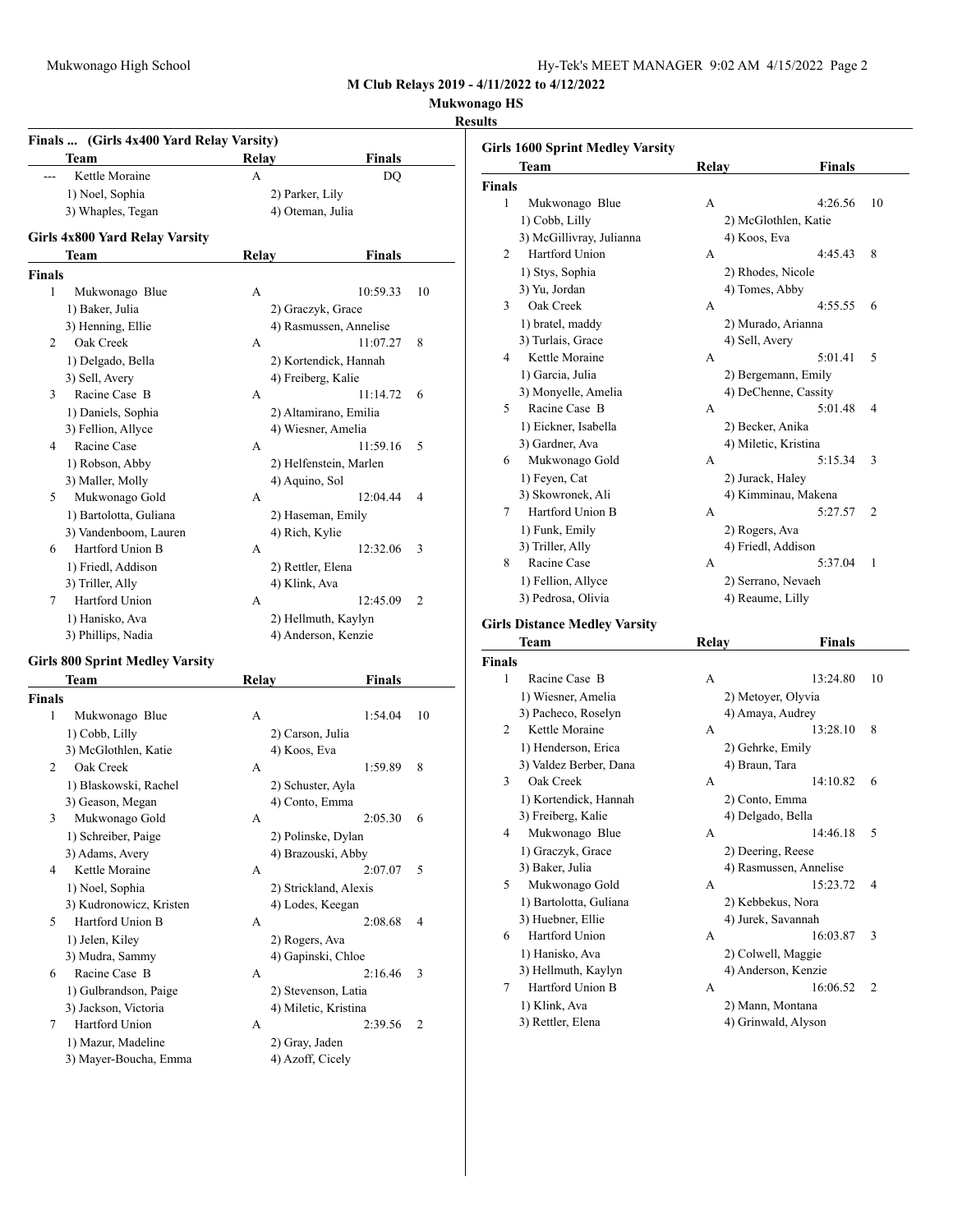**Mukwonago HS**

### **Results**

| <b>Girls High Jump Relay Varsity</b> |                                       |              |               |                |  |
|--------------------------------------|---------------------------------------|--------------|---------------|----------------|--|
|                                      | <b>Name</b>                           | School       | Finals        |                |  |
| <b>Finals</b>                        |                                       |              |               |                |  |
| 1                                    | Eickhoff, Cali                        | Oak Creek    | $4 - 10.00$   | 3.3            |  |
| 1                                    | Eilerston, Emma                       | Mukwonago B  | $4 - 10.00$   | 2              |  |
| 3                                    | Garcia, Julia                         | Kettle Morai | 4-08.00       | 2.7            |  |
| 3                                    | Pulda, Kyra                           | Oak Creek    | 4-08.00       | 3.3            |  |
| 3                                    | Sivak, Ella                           | Kettle Morai | 4-08.00       | 2.7            |  |
| 3                                    | Turlais, Grace                        | Oak Creek    | 4-08.00       | 3.3            |  |
| 3                                    | Deering, Reese                        | Mukwonago B  | 4-08.00       | $\overline{2}$ |  |
| 8                                    | Mudra, Sammy                          | Hartford Uni | 4-06.00       | 1.7            |  |
| 9                                    | Nelson, Mya                           | Hartford Uni | 4-04.00       | 1.7            |  |
| 9                                    | Rhodes, Nicole                        | Hartford Uni | 4-04.00       | 1.3            |  |
| 9                                    | Lodes, Keegan                         | Kettle Morai | 4-04.00       | 2.7            |  |
| 12                                   | Neumann, Grace                        | Racine Case  | 4-02.00       | 2              |  |
| 13                                   | Brazouski, Abby                       | Mukwonago Go | 4-00.00       | 1              |  |
| 13                                   | Rettler, Elena                        | Hartford Uni | 4-00.00       | 1.7            |  |
| 13                                   | Bovee, Evelyn                         | Mukwonago B  | 4-00.00       | 2              |  |
| 16                                   | Mira Vasquez, Valentina               | Hartford Uni | $3 - 10.00$   | 1.3            |  |
| 16                                   | Stys, Sophia                          | Hartford Uni | $3-10.00$     | 1.3            |  |
| 16                                   | Brown, Abigail                        | Mukwonago Go | $3-10.00$     | 1              |  |
| 16                                   | Henning, Ellie                        | Mukwonago Go | $3-10.00$     | 1              |  |
| ---                                  | Metoyer, Olyvia                       | Racine Case  | <b>SCR</b>    |                |  |
|                                      |                                       |              |               |                |  |
|                                      | <b>Girls Pole Vault Relay Varsity</b> |              |               |                |  |
|                                      | Name                                  | School       | Finals        |                |  |
| <b>Finals</b>                        |                                       |              |               |                |  |
| 1                                    | De Leo Lopez, Araceli                 | Oak Creek    | $11-02.00$    | 3.3            |  |
| 2                                    | Schuster, Ayla                        | Oak Creek    | 9-06.00       | 3.3            |  |
| 3                                    | Miner, Erica                          | Oak Creek    | J9-06.00      | 3.3            |  |
| 4                                    | Ford, Taylor                          | Kettle Morai | 9-00.00       | 2.5            |  |
| 5                                    | Eickhoff, Cali                        | Oak Creek B  | J9-00.00      | 1.3            |  |
| 5                                    | Wilcox, Nikki                         | Mukwonago B  | J9-00.00      | 3              |  |
| 6                                    | Mudra, Madeline                       | Hartford Uni | J8-00.00      | 1.5            |  |
| 7                                    | Jelen, Kiley                          | Hartford Uni | J7-06.00      | 2.7            |  |
| 8                                    | Friedl, Addison                       | Hartford Uni | 7-06.00       | 2.7            |  |
| 9                                    | Rosenthal, Rin                        | Mukwonago B  | J7-06.00      | 3              |  |
| 11                                   | Karpfinger, Emma                      | Kettle Morai | $6 - 06.00$   | 2.5            |  |
| 11                                   | Carmen, Grace                         | Mukwonago Go | 6-06.00       | 1              |  |
| 13                                   | Plestina, Emily                       | Mukwonago Go | $6 - 00.00$   | $\mathbf{1}$   |  |
| 13                                   | Kaker, Hannah                         | Hartford Uni | $6 - 00.00$   | 2.7            |  |
| 13                                   | Christianson, Molly                   | Hartford Uni | $6 - 00.00$   | 1.5            |  |
| 13                                   | Lobdell, Natalie                      | Oak Creek B  | $6 - 00.00$   | 1.3            |  |
| 17                                   | Olesen, Isabelle                      | Oak Creek B  | No Data       | 1.3            |  |
|                                      | Benson, Landri                        | Hartford Uni | NΗ            |                |  |
| ---                                  | Memmel, Charlotte                     | Kettle Morai | NH            |                |  |
| ---                                  | Jurack, Haley                         | Mukwonago B  | NH            |                |  |
| ---                                  | Brown, Abigail                        | Mukwonago Go | NH            |                |  |
|                                      |                                       |              |               |                |  |
|                                      | <b>Girls Long Jump Relay Varsity</b>  |              |               |                |  |
|                                      | Name                                  | School       | <b>Finals</b> |                |  |
| <b>Finals</b>                        |                                       |              |               |                |  |
| $\mathbf{1}$                         | Blaskowski, Rachel                    | Oak Creek    | 17-01.75      | 3.3            |  |
| 2                                    | Carey, Olivia                         | Mukwonago B  | 15-05.50      | 2.7            |  |
| 3                                    | Polinske, Dylan                       | Mukwonago B  | 15-02.00      | 2.7            |  |

| Taylor, Lindsey   | Mukwonago B  | 15-00.50 | 2.7            |
|-------------------|--------------|----------|----------------|
| Pulda, Kyra       | Oak Creek    | 14-06.75 | 3.3            |
| Eldridge, Delaney | Kettle Morai | 14-06.50 | 2              |
| Bauer, Abigail    | Kettle Morai | 14-05.00 | 2              |
| Schissler, Susie  | Oak Creek    | 14-03.00 | 3.3            |
| Stuart, Jay       | Kettle Morai | 14-01.25 | 2              |
| Carey, Hannah     | Mukwonago Go | 13-07.00 | $\overline{2}$ |
| Segura, Anaya     | Racine Case  | 13-05.75 | 1.7            |
| Davis, Aleyna     | Racine Case  | 12-01.25 | 1.7            |
| Eickner, Isabella | Racine Case  | 12-00.00 | 1.7            |
| Wysocki, Ava      | Hartford Uni | 11-04.75 | 1.5            |
| Dressnandt, Paige | Mukwonago Go | 11-04.00 | $\overline{c}$ |
| Stamm, Miranda    | Hartford Uni | 11-00.50 | 1.5            |
| Pearce, Julia     | Hartford Uni | 10-06.75 | 1              |
| Corrie, Natalie   | Hartford Uni | 8-11.50  | 1              |
|                   |              |          |                |

### **Girls Triple Jump Relay Varsity**

|                | Name                             | School       | <b>Finals</b> |                |
|----------------|----------------------------------|--------------|---------------|----------------|
| <b>Finals</b>  |                                  |              |               |                |
| 1              | Burge, Samantha                  | Mukwonago B  | 33-11.75      | 3.3            |
| 2              | Adams, Avery                     | Mukwonago B  | 33-10.00      | 3.3            |
| 3              | Schissler, Susie                 | Oak Creek    | 32-00.50      | 1.7            |
| $\overline{4}$ | Ohm, Alyssa                      | Hartford Uni | 31-08.75      | $\overline{2}$ |
| 5              | Taylor, Lindsey                  | Mukwonago Go | 31-02.50      | 2.7            |
| 6              | Schueler, Ella                   | Mukwonago B  | 30-06.25      | 3.3            |
| 7              | Schultz, Gabby                   | Mukwonago Go | 30-00.00      | 2.7            |
| 8              | Kebbekus, Nora                   | Mukwonago Go | 29-01.75      | 2.7            |
| 9              | Yu, Kasey                        | Hartford Uni | 28-11.50      | 1.3            |
| 10             | DiFiore, Olivia                  | Racine Case  | 28-05.00      | 3              |
| 11             | Schaefer, Audra                  | Hartford Uni | 28-00.00      | $\overline{2}$ |
| 12             | Allen, Jordyn                    | Hartford Uni | 27-04.50      | 1.3            |
| 13             | Donarski, Elliot                 | Oak Creek    | 26-11.50      | 1.7            |
| 14             | Pearce, Julia                    | Hartford Uni | 26-06.00      | $\overline{c}$ |
| 15             | Laskaskie, Chloe                 | Oak Creek    | 26-02.50      | 1.7            |
| 16             | Rettler, Elena                   | Hartford Uni | 21-04.00      | 1.3            |
|                | $\alpha$ in $\alpha$ in $\alpha$ |              |               |                |

# **Girls Shot Put Relay Varsity Name** School **Finals Finals**

| 1              | Missall, Julia        | Mukwonago B  | 36-03.75 | 3.3 |
|----------------|-----------------------|--------------|----------|-----|
| $\overline{2}$ | Paprocki, Paige       | Mukwonago B  | 36-00.00 | 3.3 |
| 3              | McGillivray, Julianna | Mukwonago Go | 35-07.00 | 2   |
| $\overline{4}$ | Schreiber, Paige      | Mukwonago B  | 33-00.25 | 3.3 |
| 5              | Prendergast, Lola     | Oak Creek    | 30-10.50 | 2.7 |
| 6              | Lindemann, Jacqueline | Oak Creek    | 30-10.00 | 2.7 |
| 7              | Renk, Grace           | Kettle Morai | 29-10.00 | 1.7 |
| 8              | Kocharski, Summer     | Oak Creek    | 29-00.00 | 2.7 |
| 9              | Borkowski, Makayla    | Mukwonago Go | 26-06.25 | 2   |
| 10             | Rice, Bri             | Oak Creek B  | 26-06.00 | 1.3 |
| 10             | Smith, Val            | Mukwonago Go | 26-06.00 | 2   |
| 10             | Hooper, Brooke        | Kettle Morai | 26-06.00 | 1.7 |
| 13             | Danielski, Hope       | Kettle Morai | 25-01.00 | 1.7 |
| 14             | Chandre, Evie         | Oak Creek B  | 23-09.50 | 1.3 |
| 15             | Fink, Mckenzie        | Hartford Uni | 23-09.00 | 0.7 |
| 16             | Polanco, Emma         | Hartford Uni | 22-09.25 | 1   |
| 17             | Paine, Hannah         | Oak Creek B  | 22-08.25 | 1.3 |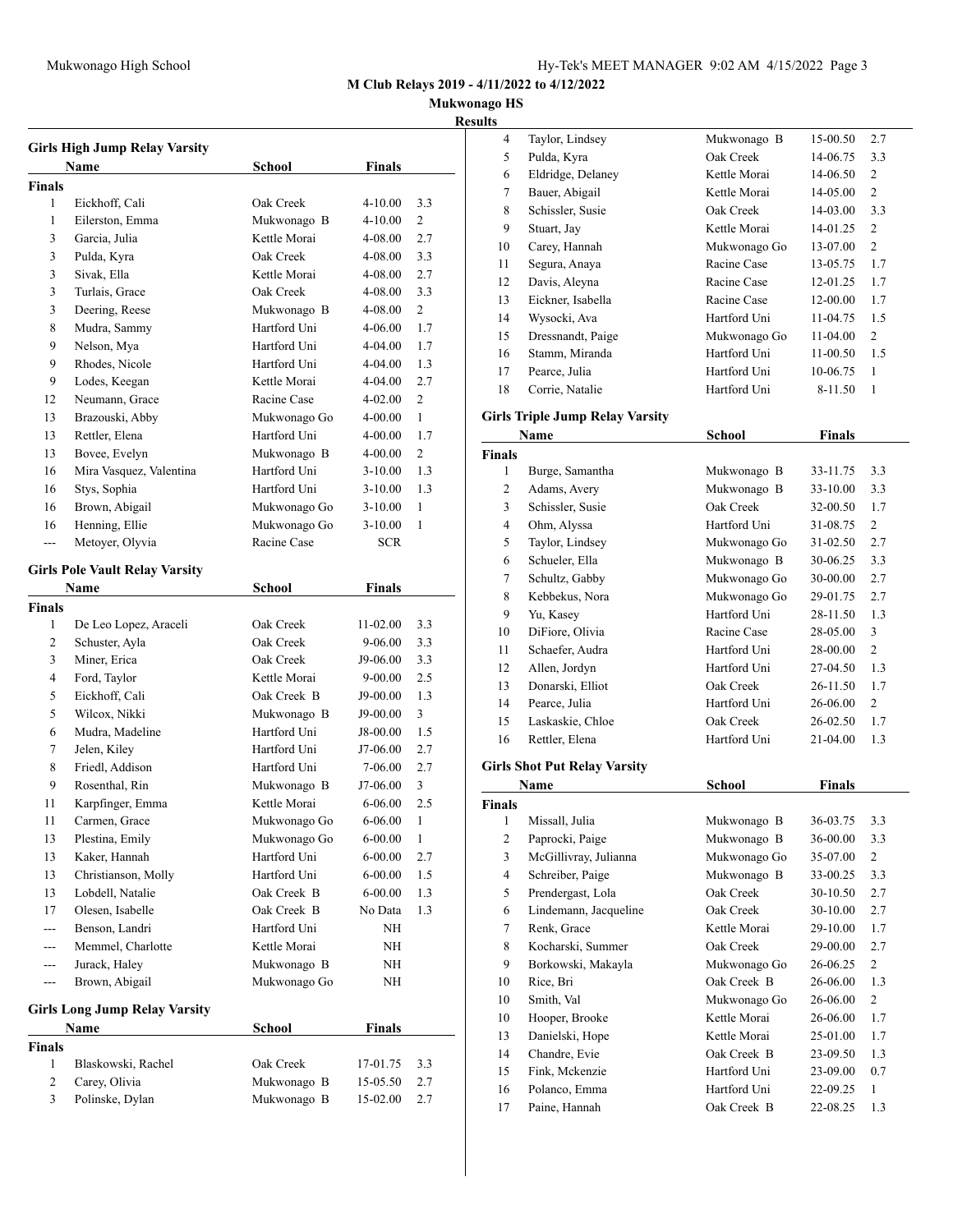| Hy-Tek's MEET MANAGER 9:02 AM 4/15/2022 Page 4 |  |  |  |
|------------------------------------------------|--|--|--|
|------------------------------------------------|--|--|--|

### **Mukwonago HS**

| sesuits: |
|----------|
|          |

| Finals  (Girls Shot Put Relay Varsity) |                                                 |                           |               |              |
|----------------------------------------|-------------------------------------------------|---------------------------|---------------|--------------|
|                                        | Name                                            | <b>School</b>             | <b>Finals</b> |              |
| 18                                     | Llacer Lopez, Matilde                           | Racine Case               | 21-11.00      | 0.3          |
| 19                                     | Gray, Jaden                                     | Hartford Uni              | 21-01.00      | 1            |
| 20                                     | Giese, Xyler                                    | Hartford Uni              | 18-10.00      | 0.7          |
| 20                                     | Neumann, Brooke                                 | Hartford Uni              | 18-10.00      | $\mathbf{1}$ |
| 22                                     | Gabbey, Morgan                                  | Racine Case               | 17-05.25      | 0.3          |
| 23                                     | Maier, Sydney                                   | Hartford Uni              | 14-10.00      | 0.7          |
| 24                                     | Sorenson, Jada                                  | Racine Case               | 14-04.25      | 0.3          |
|                                        |                                                 |                           |               |              |
|                                        | <b>Girls Discus Throw Relay Varsity</b><br>Name | <b>School</b>             | <b>Finals</b> |              |
| <b>Finals</b>                          |                                                 |                           |               |              |
| 1                                      | Prendergast, Lola                               | Oak Creek                 | 106-09        | 2.7          |
| 2                                      | Missall, Julia                                  | Mukwonago B               | 99-00         | 3.3          |
| 3                                      | Paprocki, Paige                                 | Mukwonago B               | 96-05         | 3.3          |
| 4                                      | Vandenboom, Lauren                              | Mukwonago B               | 78-04         | 3.3          |
| 5                                      | Smith, Val                                      |                           |               |              |
| 6                                      | Chandre, Evie                                   | Mukwonago Go<br>Oak Creek | 77-07         | 2<br>2.7     |
|                                        |                                                 | Hartford Uni              | 77-03         | $\mathbf{1}$ |
| 7                                      | Bunton, Grace                                   |                           | 76-11         |              |
| 8                                      | Iverson, Arianna                                | Oak Creek                 | 76-02         | 2.7          |
| 9                                      | Schreiber, Paige                                | Mukwonago Go              | 74-11         | 2            |
| 10                                     | Rice, Bri                                       | Oak Creek B               | 69-04         | 1.3          |
| 11                                     | Miller, Claire                                  | Kettle Morai              | 68-06         | 1.7          |
| 12                                     | Pemberton, Chloe                                | Oak Creek B               | 68-05         | 1.3          |
| 13                                     | Renk, Grace                                     | Kettle Morai              | 67-08         | $1.7\,$      |
| 14                                     | Hooper, Brooke                                  | Kettle Morai              | 67-04         | 1.7          |
| 14                                     | Gilbert, Abi                                    | Mukwonago Go              | 67-04         | 2            |
| 16                                     | Schulz, Harriet                                 | Hartford Uni              | 61-05         | 0.7          |
| 16                                     | Paine, Hannah                                   | Oak Creek B               | 61-05         | 1.3          |
| 18                                     | Christian, Makena                               | Hartford Uni              | 58-11         | 0.7          |
| 19                                     | Nelson, Mya                                     | Hartford Uni              | 57-11         | 1            |
| 20                                     | Demeuse, Isabella                               | Hartford Uni              | 55-09         | 1            |
| 21                                     | Azoff, Cicely                                   | Hartford Uni              | $51-10$       | 0.7          |
| 22                                     | Llacer Lopez, Matilde                           | Racine Case               | 51-08         | 0.3          |
| 23                                     | Gabbey, Morgan                                  | Racine Case               | $33 - 05$     | 0.3          |
| 24                                     | Sorenson, Jada                                  | Racine Case               | 29-00         | 0.3          |
|                                        | <b>Boys 110 Yard Hurdles Relay Varsity</b>      |                           |               |              |
|                                        | Name                                            | School                    | Finals        |              |
| Finals                                 |                                                 |                           |               |              |
| 1                                      | Beres, Nick                                     | Mukwonago B               | 16.01         | 3.3          |
| $\overline{c}$                         | Pitcel, Zachary                                 | Mukwonago B               | 16.04         | 3.3          |
| 3                                      | Zylka, AC                                       | Oak Creek                 | 18.14         | 2.7          |
| $\overline{\mathbf{4}}$                | Kraemer, Jack                                   | Mukwonago Go              | 18.33         |              |
| 5                                      | Schlut, Collin                                  | Mukwonago B               | 18.79         | 3.3          |
| 6                                      | Pena, Ian                                       | Oak Creek                 | 19.07         | 2.7          |
| 7                                      | Druckrey, Jameson                               | Oak Creek                 | 19.10         | 2.7          |
| 8                                      | Kraemer, Nathan                                 | Mukwonago Go              | 23.13         |              |
| ---                                    | Lockett, Tyler                                  | Mukwonago Go              | DQ            |              |
|                                        |                                                 |                           |               |              |
|                                        | <b>Boys 300 Yard Hurdles Relay Varsity</b>      |                           |               |              |
|                                        | Name                                            | <b>School</b>             | <b>Finals</b> |              |
| Finals                                 |                                                 |                           |               |              |
| 1                                      | Beres, Nick                                     | Mukwonago B               | 42.30         | 3.3          |
| 2                                      | Schlut, Collin                                  | Mukwonago B               | 46.64         | 3.3          |
|                                        |                                                 |                           |               |              |

|   | Zylka, AC         | Oak Creek    | 46.68 | 2.7           |
|---|-------------------|--------------|-------|---------------|
| 4 | Pitcel, Zachary   | Mukwonago B  | 47.80 | 3.3           |
|   | Kraemer, Jack     | Mukwonago Go | 48.98 | 2             |
| 6 | Kraemer, Nathan   | Mukwonago Go | 49.54 | 2             |
|   | Pena, Ian         | Oak Creek    | 49.80 | 2.7           |
| 8 | Druckrey, Jameson | Oak Creek    | 52.88 | 2.7           |
|   | Lockett, Tyler    | Mukwonago Go | 53.71 | $\mathcal{P}$ |
|   |                   |              |       |               |

### **Boys 4x100 Yard Relay Varsity**

|               | Team                   | Relay                | <b>Finals</b>           |
|---------------|------------------------|----------------------|-------------------------|
| <b>Finals</b> |                        |                      |                         |
| 1             | Mukwonago Blue         | A                    | 44.00<br>10             |
|               | 1) Trudell, Andrew     | 2) Rehl, Ben         |                         |
|               | 3) Adams, Jacob        | 4) Gannon, Greyton   |                         |
| 2             | Mukwonago Gold         | A                    | 8<br>44.12              |
|               | 1) Herbig, Evan        | 2) Adams, Gavin      |                         |
|               | 3) Wernes, Riley       | 4) Viola, Colin      |                         |
| 3             | Waukesha West          | A                    | 44.55<br>6              |
|               | 1) Watke, Jack         | 2) Williams, Dominic |                         |
|               | 3) Foster, Brady       | 4) Marsh, Elijah     |                         |
| 4             | Racine Case            | A                    | 46.13<br>$\overline{4}$ |
|               | 1) Bridges, Amarrion   | 2) Bryant, Adrian    |                         |
|               | 3) Herrington, Latrell | 4) Buckli, Auston    |                         |
| 5             | Oak Creek              | A                    | 46.65<br>$\overline{2}$ |
|               | 1) Daniel, Isaiah      | 2) Busch, Carson     |                         |
|               | 3) Belter, Gabriel     | 4) Phelps, Jackson   |                         |
|               | Oak Creek B            | A                    | DQ                      |
|               | 1) Rohde, Brayden      | 2) Walker, Adrian    |                         |
|               | 3) Holland, Logan      | 4) Daily, Daniel     |                         |

# **Boys 4x200 Yard Relay Varsity**

|               | Team                  | Relay                | <b>Finals</b>             |
|---------------|-----------------------|----------------------|---------------------------|
| <b>Finals</b> |                       |                      |                           |
| 1             | Mukwonago Gold        | A                    | 1:33.07<br>10             |
|               | 1) Wernes, Riley      | 2) Boucher, Trevor   |                           |
|               | 3) Adams, Gavin       | 4) Viola, Colin      |                           |
| 2             | Waukesha West         | A                    | 8<br>1:34.74              |
|               | 1) Ginter, Joseph     | 2) Williams, Dominic |                           |
|               | 3) Foster, Brady      | 4) Marsh, Elijah     |                           |
| 3             | Racine Case           | A                    | 1:35.25<br>6              |
|               | 1) Buckli, Auston     |                      | 2) Kortendick, Benjamin   |
|               | 3) Muhammad, Larencio | 4) Myer, Lincoln     |                           |
| 4             | Mukwonago Blue        | A                    | 1:36.79<br>4              |
|               | 1) Trudell, Andrew    | 2) Rehl, Ben         |                           |
|               | 3) Adams, Jacob       | 4) Gannon, Greyton   |                           |
| 5             | Oak Creek             | A                    | 1:37.63<br>$\overline{2}$ |
|               | 1) Phelps, Jackson    | 2) Busch, Carson     |                           |
|               | 3) Piontek, Steven    | 4) Daniel, Isaiah    |                           |
| 6             | Oak Creek B           | A                    | 1:47.42<br>$\mathbf{1}$   |
|               | 1) Rohde, Brayden     | 2) Walker, Adrian    |                           |
|               | 3) Pethan, Jackson    | 4) Haeger, Michael   |                           |
|               |                       |                      |                           |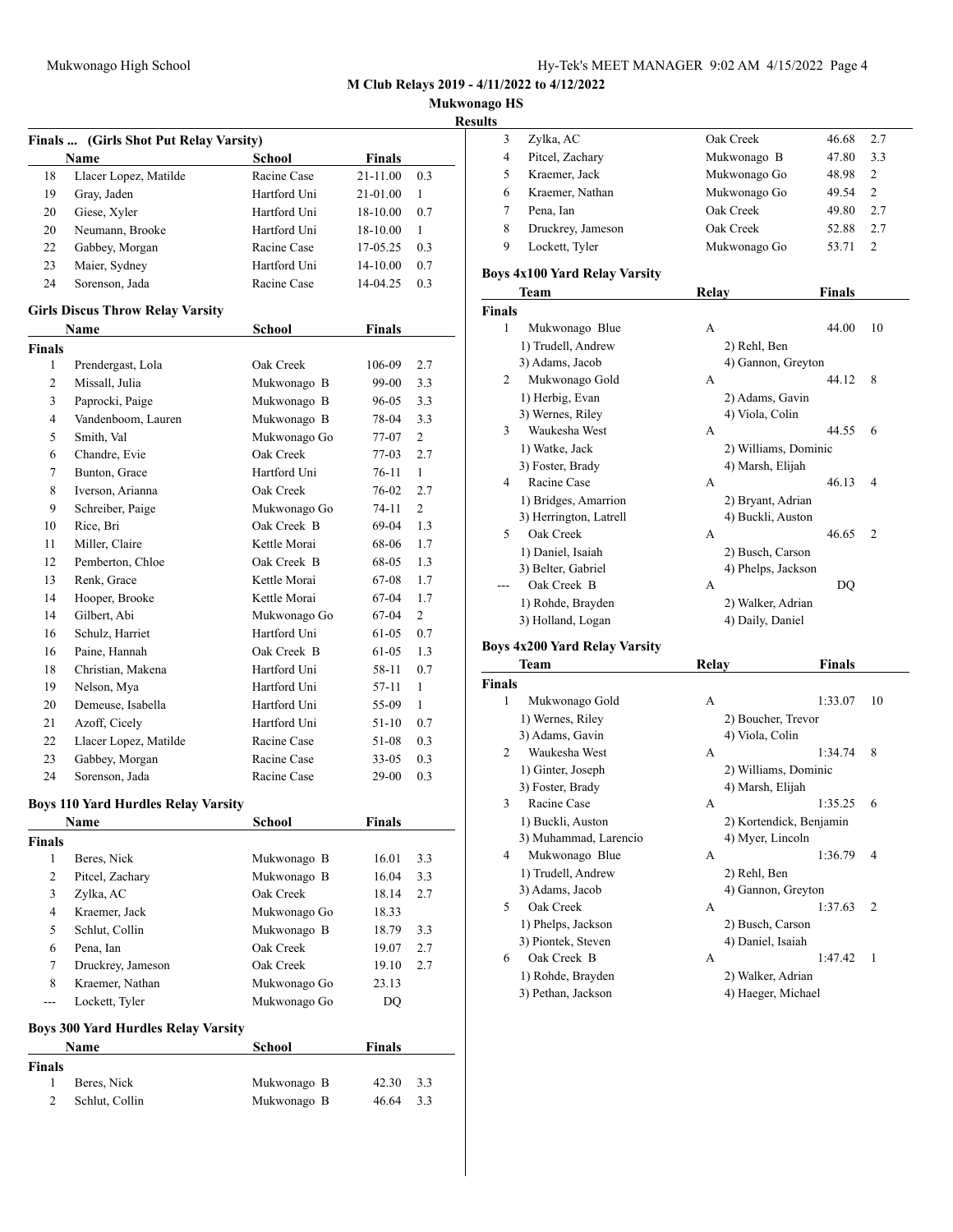# **Mukwonago HS**

### **Results**

|               | <b>Boys 4x400 Yard Relay Varsity</b>  |                     |                         |
|---------------|---------------------------------------|---------------------|-------------------------|
|               | Team                                  | Relay               | Finals                  |
| Finals        |                                       |                     |                         |
| 1             | Mukwonago Blue                        | А                   | 3:35.11<br>10           |
|               | 1) Savasta, Jack                      | 2) Beres, Nick      |                         |
|               | 3) Anello, Gio                        | 4) Kelley, Mason    |                         |
| 2             | Mukwonago Gold                        | А                   | 3:37.25<br>8            |
|               | 1) Kilton, Owen                       | 2) Wolf, Luke       |                         |
|               | 3) McGrath, Declan                    | 4) Boucher, Trevor  |                         |
| 3             | Waukesha West                         | А                   | 3:37.90<br>6            |
|               | 1) Cattarozzle, Brady                 | 2) Jimenez, Eric    |                         |
|               | 3) Frea, Blake                        | 4) Gamez, Talon     |                         |
| 4             | Racine Case                           | А                   | 3:38.80<br>4            |
|               | 1) Buckli, Auston                     |                     | 2) Kortendick, Benjamin |
|               | 3) Merril, John                       |                     | 4) Muhammad, Larencio   |
| 5             | Oak Creek                             | А                   | 3:40.00<br>2            |
|               |                                       |                     |                         |
|               | 1) Belter, Gabriel                    | 2) Kleppek, Martin  |                         |
|               | 3) Skof, Evan                         | 4) Phelps, Jackson  |                         |
| 6             | Oak Creek B                           | А                   | 4:23.92<br>1            |
|               | 1) Daily, Daniel                      | 2) Fares, Shady     |                         |
|               | 3) Walker, Adrian                     |                     | 4) Vande Kolk, Joshua   |
|               | Racine Case B                         | А                   | DQ                      |
|               | 1) Weiglein, Philip                   | 2) Davis, Aramani   |                         |
|               | 3) Davis, Alexander                   | 4) Martinez, Diego  |                         |
|               | <b>Boys 4x800 Yard Relay Varsity</b>  |                     |                         |
|               | Team                                  | Relay               | Finals                  |
| <b>Finals</b> |                                       |                     |                         |
| 1             | Mukwonago Gold                        | A                   | 8:41.16<br>10           |
|               | 1) McNulty, Joseph                    | 2) Clauer, Matthew  |                         |
|               | 3) Johnson, Cooper                    | 4) Beyer, Quinten   |                         |
| 2             | Waukesha West                         | А                   | 8:47.63<br>8            |
|               | 1) Bratt, Keegan                      | 2) Gang, Brandon    |                         |
|               | 3) Frank, Anthony                     |                     | 4) Standarski, Mason    |
| 3             | Oak Creek                             | А                   | 9:14.54<br>6            |
|               | 1) Moreno Mendoza, Juan               |                     | 2) Wesemann, Joshua     |
|               | 3) Thiel, Charlie                     | 4) Silkey, Maximus  |                         |
| 4             | Mukwonago Blue                        | А                   | 9:28.41<br>4            |
|               | 1) Missall, Alec                      | 2) Schreiber, Caleb |                         |
|               | 3) Nettesheim, Kyle                   |                     | 4) Hagenbeck, Calvin    |
| 5             | Oak Creek B                           | А                   | 9:45.51<br>2            |
|               |                                       |                     |                         |
|               | 1) Silkey, Callahan                   | 2) Singh, Ajit      |                         |
|               | 3) Castro, Austin                     |                     | 4) Wranovksy, Jacob     |
| 6             | Racine Case                           | А                   | 9:45.52<br>1            |
|               | 1) Saunders, Kaeden                   | 2) Altamirano, Beto |                         |
|               | 3) Buckli, Carson                     | 4) Pawlak, Beckett  |                         |
|               | <b>Boys 800 Sprint Medley Varsity</b> |                     |                         |
|               | Team                                  | Relay               | Finals                  |

| 2            | Mukwonago Blue       | А | 1:43.69                | 8             |
|--------------|----------------------|---|------------------------|---------------|
|              | 1) Radobicky, Mason  |   | 2) Maxfeldt, Everett   |               |
|              | 3) Kelley, Mason     |   | 4) Anello, Gio         |               |
| $\mathbf{3}$ | Racine Case          | A | 1:44.86                | 6             |
|              | 1) Bridges, Amarrion |   | 2) Haughton, Jacob     |               |
|              | 3) Bryant, Adrian    |   | 4) Herrington, Latrell |               |
| 4            | Waukesha West        | A | 1:45.70                | 4             |
|              | 1) Watke, Jack       |   | 2) Snider, Blake       |               |
|              | 3) Jimenez, Eric     |   | 4) Manning, Connor     |               |
| 5            | Oak Creek            | A | 1:48.22                | $\mathcal{D}$ |
|              | 1) Bustos, Joel      |   | 2) Rodriguez, Cole     |               |
|              | 3) Kleppek, Martin   |   | 4) Wettengel, Bodhi    |               |
| 6            | Oak Creek B          | A | 1:55.00                | 1             |
|              | 1) Lesser, Collin    |   | 2) Ferguson, Collin    |               |
|              | 3) Couch, Dietrich   |   | 4) Klokowski, Damian   |               |
|              |                      |   |                        |               |

# **Boys 1600 Sprint Medley Varsity**

|                | Team                  | Relay                | Finals               |                |
|----------------|-----------------------|----------------------|----------------------|----------------|
| <b>Finals</b>  |                       |                      |                      |                |
| 1              | Mukwonago Gold        | A                    | 3:50.78              | 10             |
|                | 1) Mayotte, Ryder     | 2) Craig, Collin     |                      |                |
|                | 3) McGrath, Declan    | 4) Wolf, Luke        |                      |                |
| $\overline{2}$ | Mukwonago Blue        | A                    | 3:55.46              | 8              |
|                | 1) Radobicky, Mason   | 2) Maxfeldt, Everett |                      |                |
|                | 3) Kelley, Mason      | 4) Schreiber, Caleb  |                      |                |
| 3              | Waukesha West         | A                    | 3:59.65              | 6              |
|                | 1) Ginter, Joseph     | 2) Manning, Connor   |                      |                |
|                | 3) Frea, Blake        | 4) Blischke, Ethan   |                      |                |
| $\overline{4}$ | Oak Creek             | A                    | 4:06.66              | 4              |
|                | 1) Piontek, Steven    | 2) Skof, Evan        |                      |                |
|                | 3) Tardiff, Brayden   | 4) Thiel, Charlie    |                      |                |
| 5              | Racine Case           | A                    | 4:18.14              | $\overline{2}$ |
|                | 1) Nabbefeld, Brandon |                      | 2) Chattman, Vaughan |                |
|                | 3) Davis, Alexander   | 4) Pawlak, Beckett   |                      |                |
|                |                       |                      |                      |                |

### **Boys Distance Medley Varsity**

|        | Team                    | Relay            | Finals                     |  |
|--------|-------------------------|------------------|----------------------------|--|
| Finals |                         |                  |                            |  |
| 1      | Waukesha West           | A                | 11:20.06<br>10             |  |
|        | 1) Gamez, Talon         |                  | 2) Likeric, Keghan         |  |
|        | 3) Gang, Brandon        | 4) Bratt, Keegan |                            |  |
| 2      | Mukwonago Gold          | A                | 11:22.47<br>8              |  |
|        | 1) McGrath, Gavin       | 2) Kilton, Owen  |                            |  |
|        | 3) Clauer, Matthew      |                  | 4) McNulty, Joseph         |  |
| 3      | Mukwonago Blue          | А                | 11:50.28<br>6              |  |
|        | 1) Nettesheim, Kyle     | 2) Savasta, Jack |                            |  |
|        | 3) Missall, Alec        |                  | 4) Roberts, Zander         |  |
| 4      | Oak Creek               | A                | 12:00.43<br>4              |  |
|        | 1) Moreno Mendoza, Juan |                  | 2) Holland, Logan          |  |
|        | 3) Wesemann, Joshua     |                  | 4) Silkey, Maximus         |  |
| 5      | Racine Case             | A                | 12:21.09<br>$\overline{2}$ |  |
|        | 1) Buckli, Carson       |                  | 2) Martinez, Diego         |  |
|        | 3) Weiglein, Philip     | 4) Merril, John  |                            |  |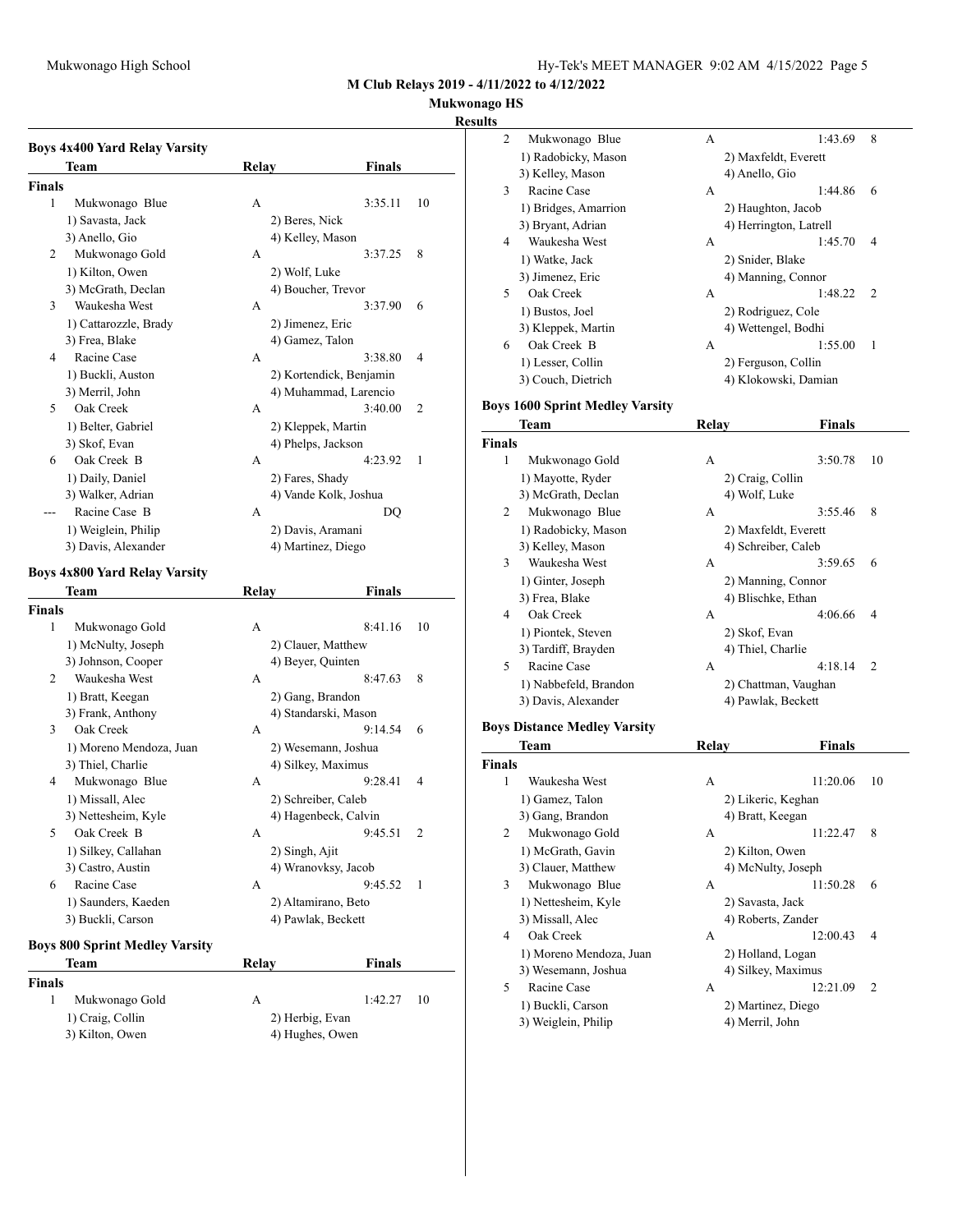## **Mukwonago HS**

#### **Results**

| <b>Boys High Jump Relay Varsity</b> |                                      |              |               |                |  |  |
|-------------------------------------|--------------------------------------|--------------|---------------|----------------|--|--|
|                                     | Name                                 | School       | <b>Finals</b> |                |  |  |
| <b>Finals</b>                       |                                      |              |               |                |  |  |
| 1                                   | Haughton, Jacob                      | Racine Case  | 5-10.00       | 2.7            |  |  |
| 2                                   | Wernes, Riley                        | Mukwonago Go | $J5-10.00$    | 2              |  |  |
| 3                                   | Anello, Gio                          | Mukwonago B  | 5-08.00       | 1.3            |  |  |
| 4                                   | Zylka, AC                            | Oak Creek    | J5-08.00      | 3.3            |  |  |
| 5                                   | Neal, Izaac                          | Oak Creek    | 5-06.00       | 3.3            |  |  |
| 6                                   | Rodriguez, Cole                      | Oak Creek    | 5-04.00       | 3.3            |  |  |
| 6                                   | Hicks, Denim                         | Racine Case  | 5-04.00       | 2.7            |  |  |
| 7                                   | Beyer, Quinten                       | Mukwonago Go | J5-04.00      | 2              |  |  |
| 7                                   | Davis, Tyler                         | Racine Case  | J5-02.00      | 2.7            |  |  |
| 10                                  | Ulicki, Reese                        | Waukesha Wes | 5-00.00       | 1              |  |  |
| 10                                  | Sanders, Marshawn                    | Mukwonago B  | 5-00.00       | 1.3            |  |  |
| 10                                  | Moore, Darnell                       | Waukesha Wes | 5-00.00       | 1              |  |  |
| 10                                  | Oeth, Calvin                         | Oak Creek B  | 5-00.00       | 1              |  |  |
| 14                                  | Korth, Jaylen                        | Mukwonago Go | 4-10.00       | $\overline{2}$ |  |  |
| 15                                  | Kelley, Mason                        | Mukwonago B  | 4-08.00       | 1.3            |  |  |
| ---                                 | Druckrey, Jameson                    | Oak Creek B  | NΗ            |                |  |  |
| $---$                               | Wettengel, Bodhi                     | Oak Creek B  | NΗ            |                |  |  |
|                                     |                                      |              |               |                |  |  |
|                                     | <b>Boys Pole Vault Relay Varsity</b> |              |               |                |  |  |
|                                     | Name                                 | School       | <b>Finals</b> |                |  |  |
| <b>Finals</b>                       |                                      |              |               |                |  |  |
| 1                                   | Mazariegos, Edgar                    | Oak Creek    | 11-08.00      | 3.3            |  |  |
| 2                                   | Peeples, Maddox                      | Mukwonago B  | 11-02.00      | 4              |  |  |
| 3                                   | Jungwirth, Thomas                    | Mukwonago Go | 10-06.00      | 3              |  |  |
| 3                                   | Bujku, Alion                         | Oak Creek    | 10-06.00      | 3.3            |  |  |
| 5                                   | Willhite, Parker                     | Mukwonago Go | 7-06.00       | 3              |  |  |
| 5                                   | Hanson, Bryce                        | Oak Creek    | 7-06.00       | 3.3            |  |  |
| 7                                   | Maxfeldt, Everett                    | Mukwonago B  | 7-00.00       | 4              |  |  |
| $---$                               | Anello, Gio                          | Mukwonago B  | ΝH            |                |  |  |
| ---                                 | McGrath, Declan                      | Mukwonago Go | NΗ            |                |  |  |
|                                     | <b>Boys Long Jump Relay Varsity</b>  |              |               |                |  |  |
|                                     | Name                                 | School       | Finals        |                |  |  |
| <b>Finals</b>                       |                                      |              |               |                |  |  |
| 1                                   | Boucher, Trevor                      | Mukwonago Go | 19-11.00      | 3.3            |  |  |
| 2                                   | Atwood, Shawn                        | Oak Creek    | 18-10.50      | 2.7            |  |  |
| 3                                   | Haughton, Jacob                      | Racine Case  | 18-08.00      | $\mathfrak{D}$ |  |  |
| 4                                   | Kilton, Owen                         | Mukwonago Go | 18-02.75      | 3.3            |  |  |
| 5                                   | Bonyombe, Mahambi                    | Waukesha Wes | 18-01.50      | 1.3            |  |  |
| 5                                   | Deering, Matthew                     | Mukwonago Go | 18-01.50      | 3.3            |  |  |
| 7                                   | Escamilla, Angel                     | Waukesha Wes | 17-08.75      | 1.3            |  |  |
| 8                                   | Calderone, Timotheo                  | Oak Creek    | 17-08.00      | 2.7            |  |  |
| 9                                   | Myer, Lincoln                        | Racine Case  | 17-04.00      | $\overline{c}$ |  |  |
| 10                                  | Piontek, Steven                      | Oak Creek    | 17-00.25      | 2.7            |  |  |
| 11                                  | Herrington, Latrell                  | Racine Case  | 16-10.50      | $\overline{c}$ |  |  |
| 12                                  | Paczocha, Ethan                      | Mukwonago B  | 16-05.50      | 0.5            |  |  |
| 13                                  | Pena, Ian                            | Oak Creek B  | 16-02.50      | 0.7            |  |  |
| 14                                  | Vongphasouk, Ashton                  | Oak Creek B  | 15-08.00      | 0.7            |  |  |
| 15                                  | Johnson, Adam                        | Oak Creek B  | 15-01.50      | 0.7            |  |  |
| 16                                  | Radobicky, Mason                     | Mukwonago B  | 14-11.25      | 0.5            |  |  |
| 17                                  | Luecke, Theodore                     | Waukesha Wes | 14-09.00      | 1.3            |  |  |
|                                     |                                      |              |               |                |  |  |

| <b>Boys Triple Jump Relay Varsity</b> |                                        |              |               |                         |  |  |
|---------------------------------------|----------------------------------------|--------------|---------------|-------------------------|--|--|
|                                       | Name                                   | School       | <b>Finals</b> |                         |  |  |
| Finals                                |                                        |              |               |                         |  |  |
| 1                                     | Kortendick, Benjamin                   | Racine Case  | 38-10.50      | 2.7                     |  |  |
| 2                                     | Atwood, Shawn                          | Oak Creek    | 38-05.75      | 3.3                     |  |  |
| 3                                     | Sinthasomphone, Dylan                  | Oak Creek    | 38-04.50      | 3.3                     |  |  |
| 4                                     | Calderone, Timotheo                    | Oak Creek    | 38-03.75      | 3.3                     |  |  |
| 5                                     | Hicks, Denim                           | Racine Case  | 36-11.25      | 2.7                     |  |  |
| 6                                     | Missall, Alec                          | Mukwonago B  | 36-10.75      | 0.7                     |  |  |
| 7                                     | Escamilla, Angel                       | Waukesha Wes | 36-07.75      | 2                       |  |  |
| 8                                     | Bonyombe, Mahambi                      | Waukesha Wes | 36-07.25      | $\overline{2}$          |  |  |
| 9                                     | Schlut, Tyler                          | Mukwonago Go | 36-05.50      | 1.3                     |  |  |
| 10                                    | Kraemer, Nathan                        | Mukwonago Go | 36-00.50      | 1.3                     |  |  |
| 11                                    | Davis, Tyler                           | Racine Case  | 35-06.00      | 2.7                     |  |  |
| 12                                    | Deering, Matthew                       | Mukwonago Go | 34-07.00      | 1.3                     |  |  |
| 13                                    | Frea, Blake                            | Waukesha Wes | 33-11.50      | 2                       |  |  |
| 14                                    | Busse, Oliver                          | Mukwonago B  | 33-00.00      | 0.7                     |  |  |
| 15                                    | Kraczek, Joshua                        | Mukwonago B  | 31-03.50      | 0.7                     |  |  |
|                                       |                                        |              |               |                         |  |  |
|                                       | <b>Boys Shot Put Relay Varsity</b>     |              |               |                         |  |  |
|                                       | Name                                   | School       | <b>Finals</b> |                         |  |  |
| <b>Finals</b>                         |                                        |              |               |                         |  |  |
| 1                                     | Reusser, Brady                         | Oak Creek    | 50-08.50      | 3.3                     |  |  |
| 2                                     | Young, Jacob                           | Mukwonago B  | 47-08.00      | 2.7                     |  |  |
| 3                                     | Roy, Nathan                            | Mukwonago Go | 46-04.50      | 2                       |  |  |
| 4                                     | Wrasman, Ethan                         | Mukwonago B  | 45-01.00      | 2.7                     |  |  |
| 5                                     | McDonough, Kaelan                      | Oak Creek    | 44-10.50      | 3.3                     |  |  |
| 6                                     | John, Ethan                            | Oak Creek    | 42-02.00      | 3.3                     |  |  |
| 7                                     | Schnabl, Wolf                          | Mukwonago Go | 42-00.00      | 2                       |  |  |
| 8                                     | Jansen, Adam                           | Mukwonago B  | 41-03.00      | 2.7                     |  |  |
| 9                                     | Osmon, Jonas                           | Waukesha Wes | 41-00.50      | 1                       |  |  |
| 9                                     | Brazzoni, Armando                      | Mukwonago Go | 41-00.50      | 2                       |  |  |
| 11                                    | Parks, Jaden                           | Waukesha Wes | 39-08.00      | 1                       |  |  |
| 12                                    | Kitzing, Nate                          | Racine Case  | 35-06.00      | 1.3                     |  |  |
| 13                                    | Allen, Payton                          | Racine Case  | 32-11.00      | 1.3                     |  |  |
| 14                                    | Ramirez, Niko                          | Racine Case  | 31-10.00      | 1.3                     |  |  |
|                                       |                                        |              |               |                         |  |  |
|                                       | <b>Boys Discus Throw Relay Varsity</b> |              |               |                         |  |  |
|                                       | Name                                   | School       | Finals        |                         |  |  |
| Finals                                |                                        |              |               |                         |  |  |
| 1                                     | McDonough, Kaelan                      | Oak Creek    | 147-11        | 3.3                     |  |  |
| $\sqrt{2}$                            | Parks, Jaden                           | Waukesha Wes | 132-03        | $\overline{c}$          |  |  |
| $\mathfrak{Z}$                        | Young, Jacob                           | Mukwonago B  | 127-01        | 2.7                     |  |  |
| $\overline{4}$                        | Pethan, Alexander                      | Oak Creek    | 126-07        | 3.3                     |  |  |
| 5                                     | Duncan, Nathan                         | Mukwonago B  | 126-02        | 2.7                     |  |  |
| 6                                     | Brazzoni, Armando                      | Mukwonago Go | 126-00        | $\overline{\mathbf{c}}$ |  |  |
| 7                                     | Wrasman, Ethan                         | Mukwonago B  | 114-06        | 2.7                     |  |  |
| 8                                     | Reusser, Brady                         | Oak Creek    | 114-01        | 3.3                     |  |  |
| 9                                     | Craig, Collin                          | Mukwonago Go | 101-11        | $\overline{\mathbf{c}}$ |  |  |
| 10                                    | Schnabl, Wolf                          | Mukwonago Go | 100-02        | 2                       |  |  |
| 11                                    | Osmon, Jonas                           | Waukesha Wes | 97-00         | $\overline{c}$          |  |  |
|                                       | Ramirez, Niko                          | Racine Case  | 76-05         | 0.7                     |  |  |
| 12                                    |                                        |              | 70-04         | 0.7                     |  |  |
| 13                                    | Kitzing, Nate                          | Racine Case  |               |                         |  |  |
| 14                                    | Escobar, Carlos                        | Racine Case  | 69-02         | 0.7                     |  |  |